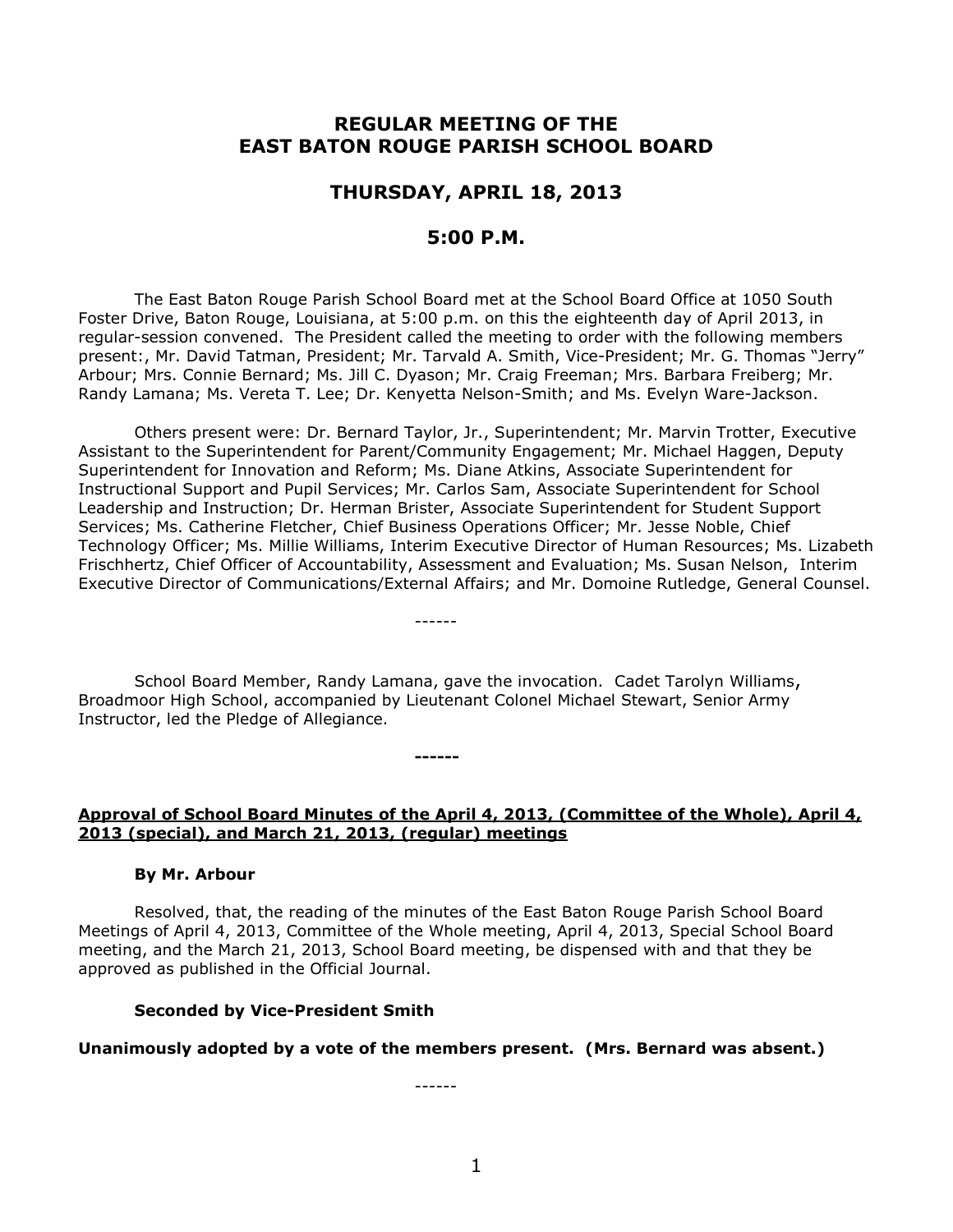### **Adoption of a Resolution**

### **By Vice-President Smith**

Resolved, that, the East Baton Rouge Parish School Board does hereby adopt a Resolution providing for the canvassing of the returns and declaring the results of the special elections held in Consolidated School District No. 1 of the Parish of East Baton Rouge, State of Louisiana, held on Saturday, April 6, 2013, to authorize the levy of special taxes therein.

### **Seconded by Ms. Ware-Jackson**

### **Unanimously adopted by a vote of the members present. (Mrs. Bernard was absent.)**

**------**

### **Approval to Defer an Item**

### **By Mr. Arbour**

Resolved, that, the East Baton Rouge Parish School Board does hereby give approval to defer Item #13: Proposed health care options for: (a) active employees and (b) non-Medicare eligible retirees. The item is deferred to a Special meeting to be scheduled on Thursday, May 2, 2013, after the Committee of the Whole meeting. The item will also cover the entire issue of the health care plan.

#### **Seconded by Ms. Dyason**

#### **The vote on the motion was as follows:**

- **Yeas: (10) Mr. Arbour, Ms. Dyason, Mr. Freeman, Mrs. Freiberg, Mr. Lamana, Ms. Lee, Dr. Nelson-Smith, Mr. Smith, Mr. Tatman, and Mrs. Ware-Jackson**
- **Nays: (0) None**
- **Abstained: (1) Mrs. Bernard**
- **Absent: (0) None**

**The motion was declared adopted.**

**------**

### **Adoption of Resolution Proclaiming the Week of April 21 – 27, 2013, as "Administrative Professionals Week" and April 24, 2013, as "Administrative Professionals Day"**

#### **By Mrs. Freiberg**

Resolved, that, the East Baton Rouge Parish School Board does hereby adopt a resolution proclaiming the week of April 21 – 27, 2013, as "Administrative Professionals Week" and April 24,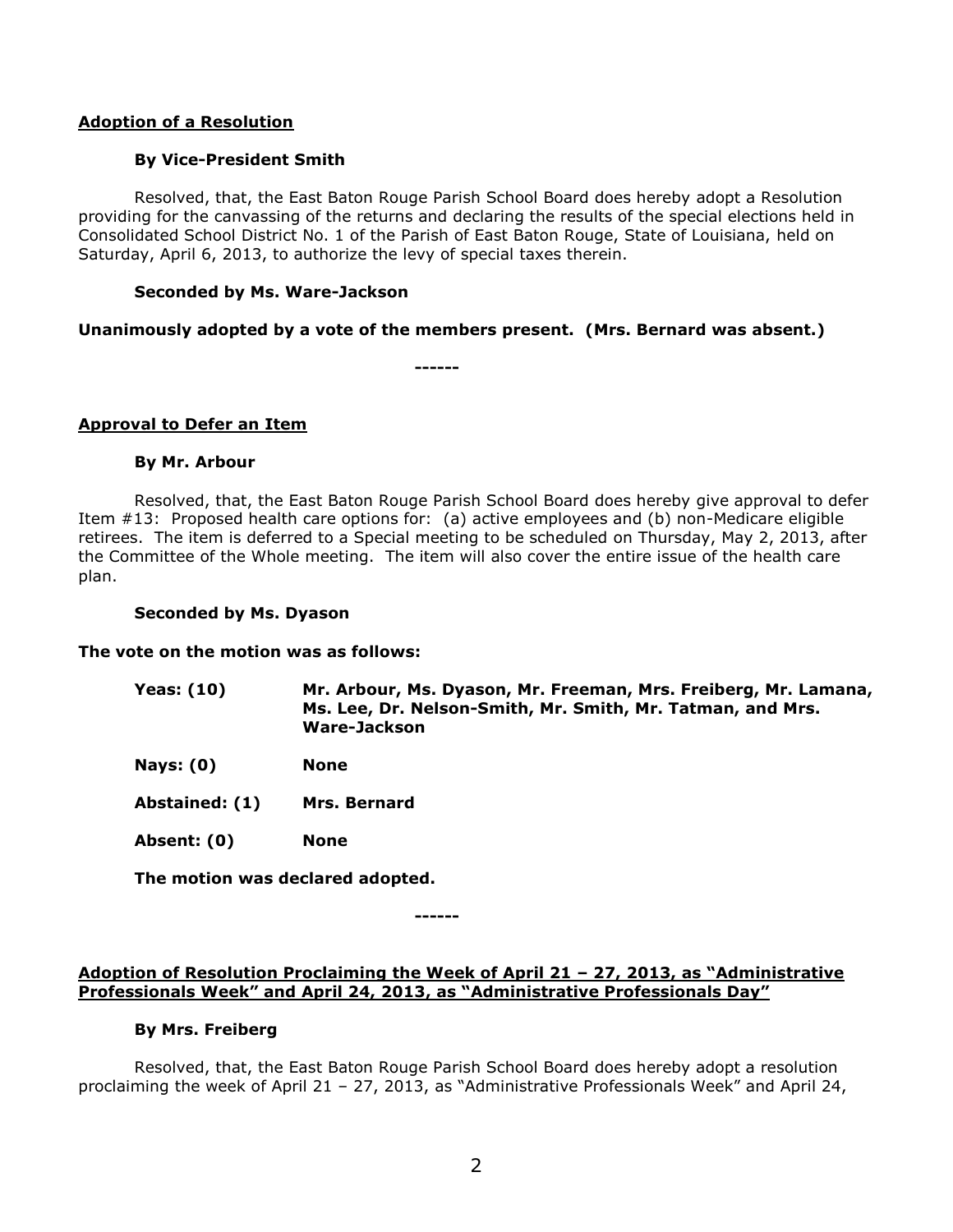2013, as "Administrative Professionals Day." **(A copy of the Resolution has been marked "Official Copy" and placed in the files of the Board.)**

**Seconded by Mr. Freeman**

**Unanimously adopted by a vote of all the members.**

**------**

# **Approval of Consent Agenda Items**

## **By Mrs. Freiberg**

Resolved, that, the East Baton Rouge Parish School Board does hereby approve the Consent Agenda items.

**Seconded by Vice-President Smith**

**Unanimously adopted by a vote of all the members.**

**------**

*The following items were approved as part of the Consent Agenda:*

**Items approved by the Committee of the Whole for recommendation to the Board:** 

**------**

**------**

Authorization to (a) plan for a dedicated magnet at Claiborne Elementary School to begin operation in 2014-2015; and (b) to relocate middle school students from Glen Oaks High School to the former Banks Elementary School or the former Baton Rouge Prep. ------

*END OF CONSENT AGENDA ITEMS*

# **Authorization to Relocate Gifted/Talented Program**

### **By Mrs. Bernard**

Resolved, that, the East Baton Rouge Parish School Board does hereby give authorization to relocate the Gifted/Talented program from Glen Oaks Park Elementary School to Merrydale Elementary School.

**Seconded by Dr. Nelson-Smith The vote on the motion was as follows:**